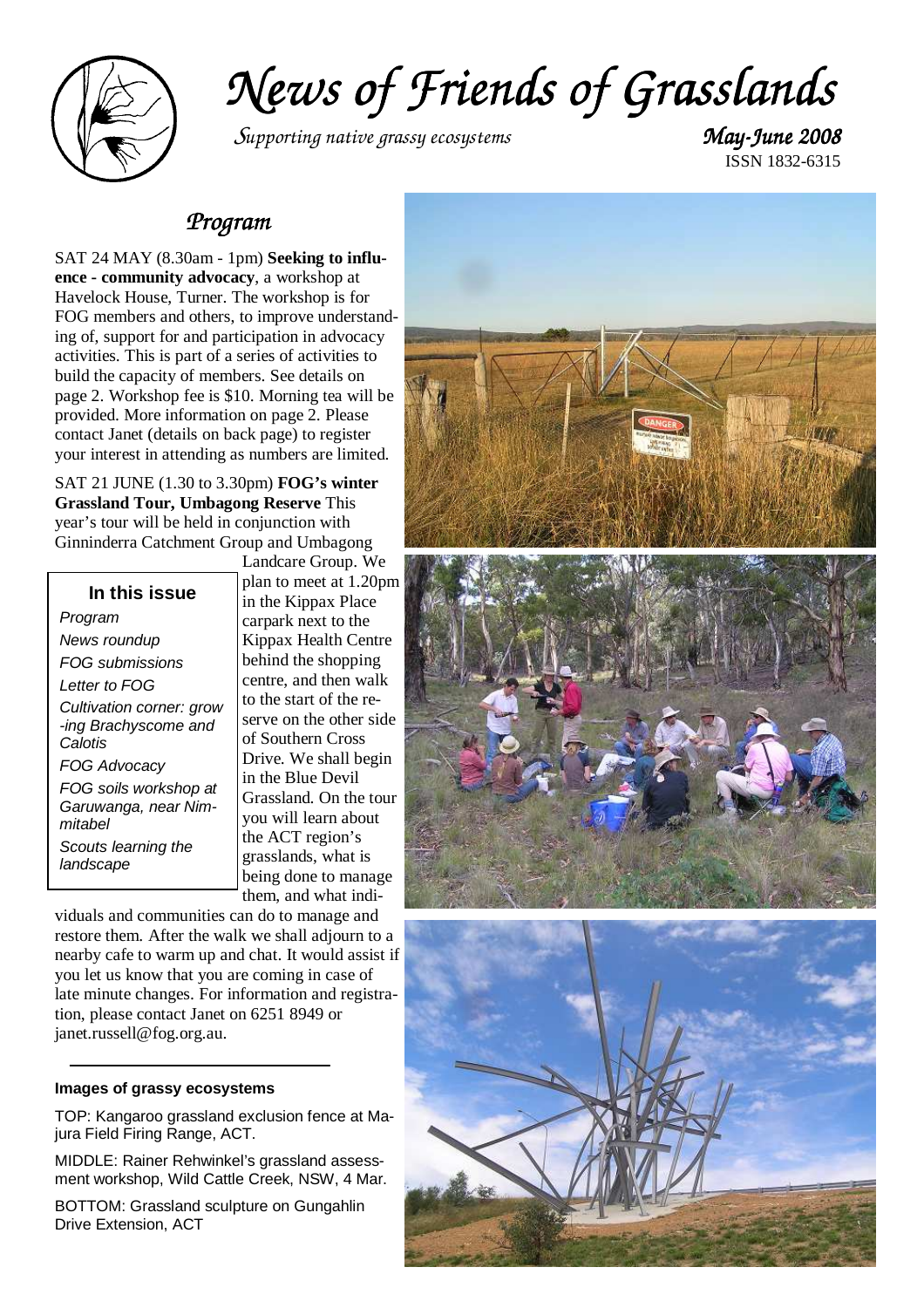# *News Roundup*

**Seeking to influence - a community advocacy workshop** *Bernadette O'Leary* 

FOG is running a morning workshop at Havelock House, Turner, on Saturday 24 May (from 8.30am to 1pm). The objectives of the workshop are to improve FOG members' understanding of, support for and participation in advocacy, to develop others similarly and provide an opportunity to share experiences, and to strengthen future advocacy. The aims on the day will be to define and demystify advocacy, to learn about approaches, and to consider examples and future opportunities. The target audience is FOG members and members of other conservation groups with an interest or role in advocacy.

Further information will be provided to intending participants before the day, and two case studies will be presented on the day. Workshop fee is \$10. Morning tea will be provided. Please contact Bernadette O'Leary, bernadette.oleary@fog.org.au for further details, or Janet Russell janet.russell@fog.org.au to register. Numbers are limited to around twenty, so please register early.

### **Old Cooma Common**

8 MARCH Eleven people (see photo) attended the FOG working bee at Old Cooma Common Grassland Reserve (OCCGR) and they were well equipped. Some 225 litres of herbicide were put out, many bags of verbascum heads were collected, and woody weeds were cut and daubed. Some disappointment was expressed, however, as following good winter, spring and early summer rains, there was an abundance of weeds, many of which were still present at day's end.

FOG first visited OCCGR on 10 October 1998 and applied for a grant which it received on 6 May

1999. The aim of the grant was to create a grassland reserve and to get the community and the Cooma-Monaro Shire Council involved. FOG has been successful in achieving these objectives but not to a sustainable level, as OCCGR is still somewhat weedy.

In our Jan-Feb 2006 newsletter, it was mentioned that the Comma

for specific policy statements was raised. The group decided to start with three: kangaroo management, Molonglo Valley development, and Majura and Jerrabomberra Valleys conservation/developments, to see if this approach is useful.

The group discussed roles within the group and how to share the work. One of the jobs the group undertakes



Monaro Council was establishing a committee, including FOG and community representatives, to manage the Common. FOG members have been actively involved in its deliberations since its establishment. Unfortunately, Jim Durrant, the Comma Monaro Weeds Officer, who was actively pushing ahead with establishment of management plans for the Common, has since moved on. However, it is hoped that the committee will soon develop an active strategy for managing the Common and FOG can play a supporting rather than a lead role.

### **Advocacy Group**

*Naarilla Hirsch* 

6 MARCH The advocacy group, which recently gained another new member, met, and a large part of the meeting was spent on planning the advocacy workshop and going through the action list of current issues requiring submissions or other input.

At the recent FOG AGM, the need

is to identify issues that FOG should consider making a submission on, commenting on or taking other action. Group members do regular web searches to find government calls for public submissions on the various issues of interest to FOG.

However, only some issues come to the group's attention this way. The group also relies on its networks for other information, but sometimes does not find out about them until there is little, if any, time to prepare a considered response. Often individual FOG members may become aware of a specific issue before the advocacy group.

The group would like any FOG member who becomes aware of an issue they believe FOG should comment on or respond to, to let Bernadette O'Leary (group leader coordinator) know. The advocacy group would then follow it up, with the member either continuing to be involved or leaving it up to the group and the FOG committee to address the issue, as it wishes.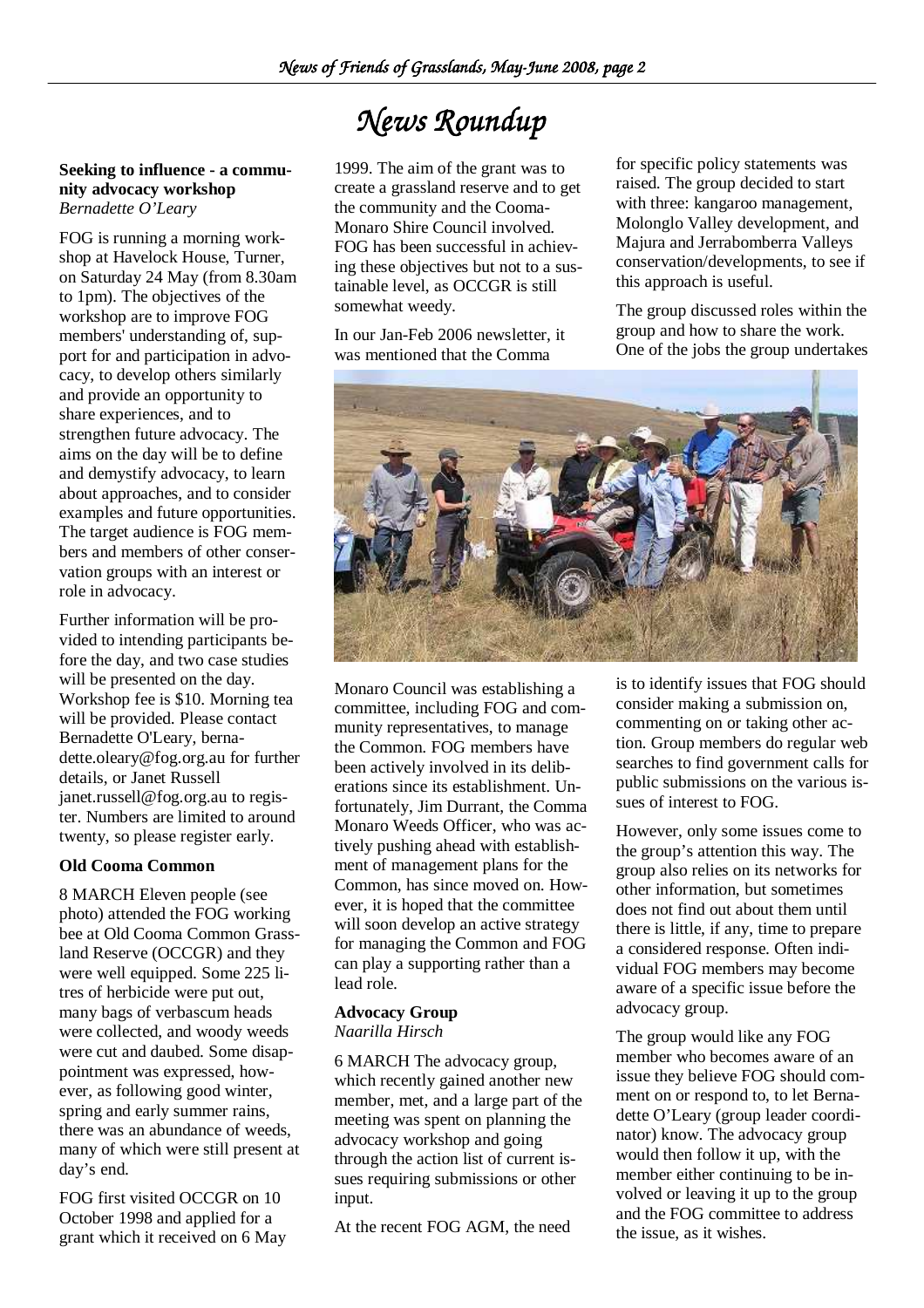### **Pasture monitoring at Scottsdale**

17 MARCH Nine FOG members joined Peter Saunders, who has the grazing management contract at

Scottsdale, to set a monitoring system to measure changes in the pasture composition on Scottsdale which is the property owned by Bush Heritage and forms the linchpin of *Kosciuszko to Coast* of which FOG is a member.

Peter is raising healthy cattle on the African lovegrass pastures (ALG) at Scottsdale. These pastures were previously natural temperate grasslands (NTG) and small patches of NTG can still be seen among the ALG. From his careful management to date, the pastures are healthy, and the underlying soils should be improving. The question is: can this management lead to the eventual establishment of native pastures or even grasslands? By measuring changes over time it will be possible to

observe vegetation changes. A more detailed account of the monitoring project will be provided at a later date.

### **Hall Cemetery**

5 APRIL Nine people attended FOG's first working bee at Hall Cemetery. The cemetery represents one of the most diverse remaining areas of yellow box/red gum grassy woodland. Much of the site has been cleared of trees, but it contains the characteristic understorey species of the defined endangered woodland community.

The working bee was organised following several visits to the site and discussions on and off site with En-

#### **Three grassy nominations**

6 MAY The Department of Water, Heritage and the Arts, under the EPBC Act, is seeking comments on

> the nomination for listing of various grassy ecosystem communities by 6 May. The first nomination is the *Forest Red Gum Grassy Woodland of Gippsland, Victoria* and the *Central Gippsland Plains Grassland of the South East Coastal Plain Bioregion* to be listed as critically endangered ecological communities. The second and third to be listed as endangered are *Native Grassland on Basalt and Alluvium of the Brigalow Belt North Bioregion and the Claude River Downs* and *Native Grassland on Basalt and Alluvium of the Brigalow Belt South, Nandewar, New England Tablelands and Northern Sydney Basin Bioregions*. For further information see http://www.environment.gov.au/biodiversity/ threatened/nominationscomment.html.

### **FOG C&C group**

At the time of writing, FOG's Cultivation and Conservation Group had visited four Canberra members' gardens

to learn about the successes and failures of growing local native grasses and forbs, and to gain insight as to what works and why. More garden visits are planned. For more information contact Janet on janet.russell -@for.org.au or 02 6251 8949.

#### **FOG website**

The FoG web site (www.fog.org.au) is now well established and attracting around 500 visits per month. If there is anything you'd like to contribute to the site, let us know: webmanager@fog.org.au.





vironment ACT to devise a management plan to remove unwanted eucalyptus regeneration from the grassland areas which is seen as a particular threat to the Tarengo leek orchid, and general weeding and restoration of the grassland and adjoining woodland areas. The site is a good one for FOG to manage as it is relatively small, and provides an opportunity to learn about many aspects of grassy woodlands and their

management.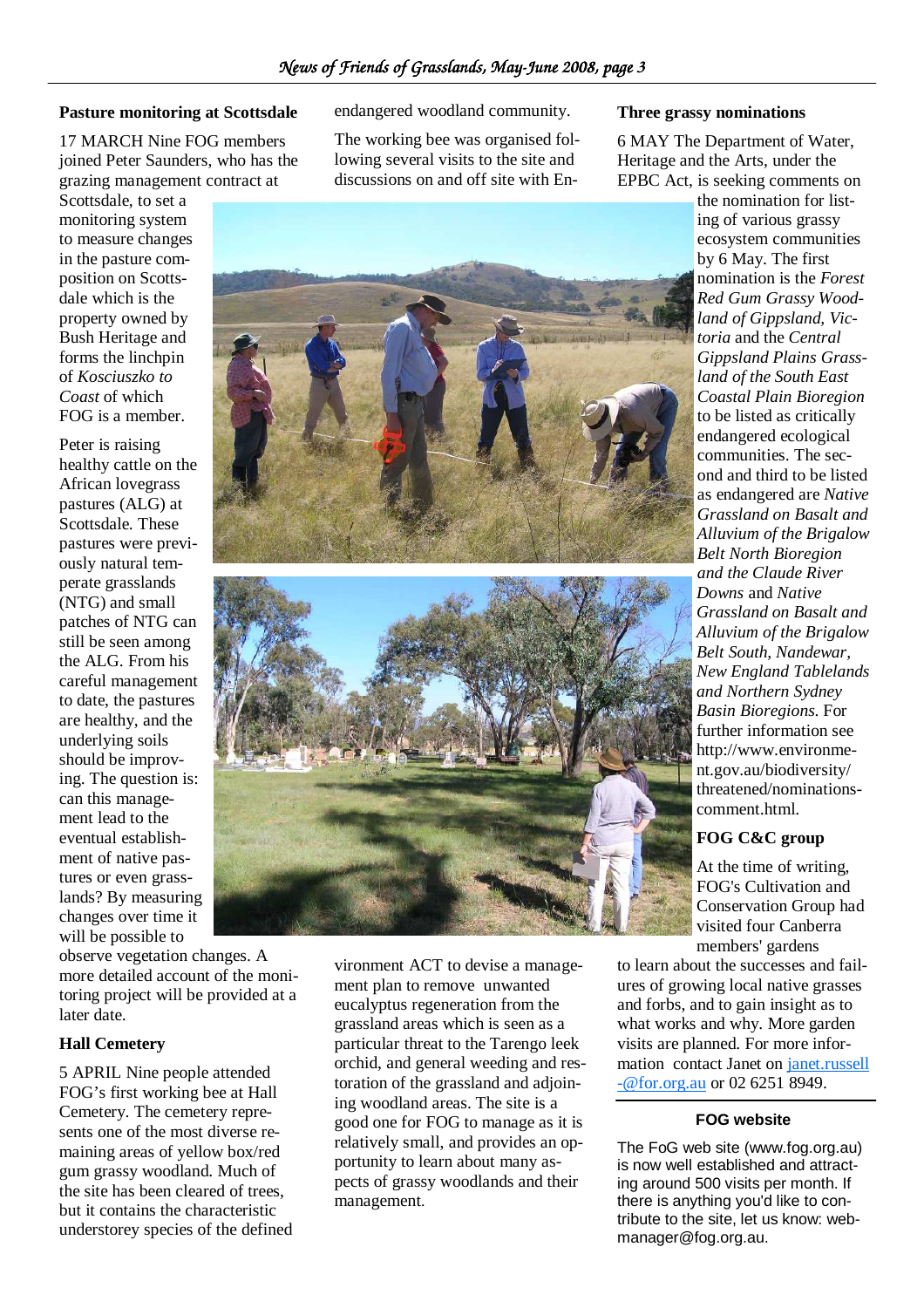### **Bradley's Hut**

*Geoff Robertson* 

30 JANUARY Margaret Ning and I visited Penelope Crawford's property, Bradley's Hut, on MacPherson Plain. MacPherson Plain has often featured in the newsletter - a long feature was included in Sept-Oct 2006 issue. The first photo shows the Plain which is largely surrounded by snowgum woodland.

Penny has always wanted to own land. 'I started saving for land when I left school at 14 and went to work'. 'I bought Bradley's Hut on Mc Phersons Plain about four years ago after caring full time for my Mum until she died.' Now she has time to paint and dream with her big black German shepherd, a RSPCA rescue dog, and a dingo. She was told that 'women are not tough enough to own Mountain land. But buy it I did and put a

Voluntary Conservation Agreement on it.'

Bradley's Hut (the hut) is an old mountain hut which Penny and her friends are renovating. It looks out onto the Plain. The walls of the hut are lined with Penny's paintings, which are charming and done in a naive style - the painting below captures the ancient indigenous spirits of the Plain.

Margaret, Penelope and I spend many hours wandering the Plain and later visited a bog and part of the surrounding woodland. The grassland on the Plain varied according to elevation with different poa grass varieties dominating in the wetter and boggy areas, while kangaroo grass and sometimes wallaby grass dominated the better drained sites. Flowers were plentiful: we saw pale ever lasting, scaly button, copper-wire daisy, billy buttons, sticky everlasting, chamomile sunray, many differ-



ent fireweed and brachyscome, white and yellow buttercup, bulbine and vanilla lily, various plantain, and native caraway, several pea species, blue bell, ladies tresses and three species of leek orchid. On drier outcrops we saw many shrubs including hopbush, cassinia, guinea flower, and tea tree. The bog and wooded areas were also fascinating. Finally we saw two different greenhood orchid species to round out the day.

### **Ainslie community preschool**  *Geoff Robertson*

11 MARCH I visited Ainslie Community Preschool and spoke to Sharon Craft (pictured below) who had previously informed me that the preschool had won a biodiversity grant which would enable the planting and managing of local grasses by the teachers and students. Sharon is keen to plant local native grasses to attract insects and birds so that the children can learn from them. She is



a believer in the children doing the planting so that they can learn from the experience. Last year the children participated in a planting exercise.

We discussed a range of ways the project might be approached. I suggested ways she could source garden design ideas and plant materials. I also suggested that she might use some additional shrubs and forbs, and that she follow up with Frogwatch and get some ideas on frogscaping. I also mentioned FOG cultivation and conservation group which focuses on FOG members visiting each others' gardens and learning from each other. Sharon is interested in anyone who might be able to assist. Her contact details are Sharon.craft@ed.act.edu.au.

### **Newsletter available electronically**

You can receive the newsletter in colour, electronically, instead of the paper copy. To arrange, contact Margaret, details back page.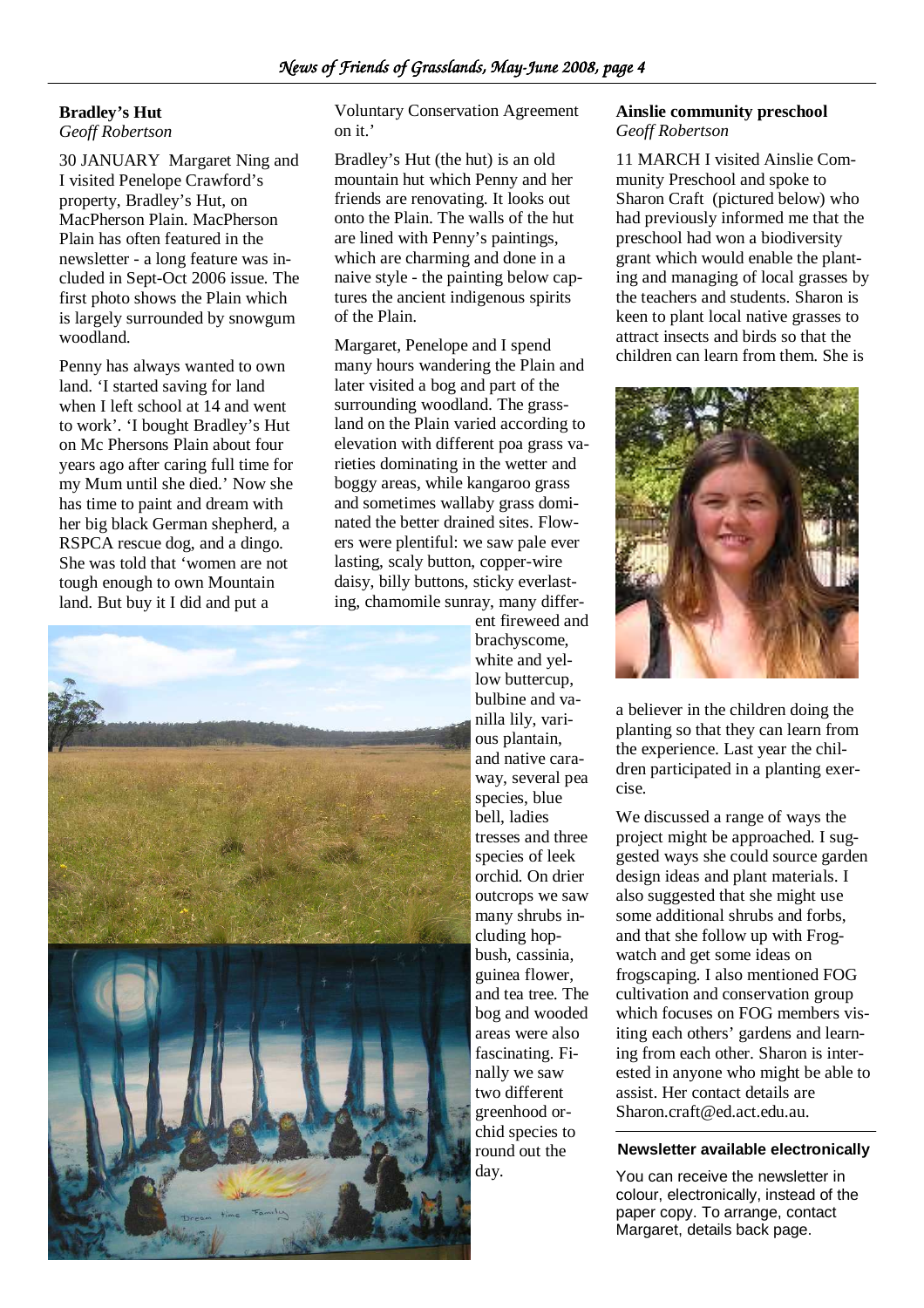### **River red gum site**

5 APRIL A large contingent of weeders, organised by Clive Hurlstone and the Gudgenby Bush Regeneration Group, turned up to the river red gum site (see photo), just south of Tharwa, to remove weeds and to encourage a native grass under storey to return. Some FOG members assisted. FOG became aware of the site when Peter Ormay approached FOG to seek support for community work at the

site. FOG members visited the site on 18 February and 1 April.

This is an iconic site as it contains the ACT's only known naturally occurring river red gum *(Eucalyptus camaldulensis).* The nearest population is about 50k away. While it is remotely possible that the tree was planted by early settlers, based on the available evidence it seems highly unlikely. The tree was originally

observed and identified by eucalyptus expert Ian Brooker who says that the river reds are readily identified by their yellow seed, and their near relative, Blakley's red gum, has black seed. There are a few juvenile river reds at the site and they can be distinguished from juvenile Blakeley, also present, by their narrower leaves – juvenile Blakeley leaves are more round.

There are many woody weeds, a healthy population of African lovegrass, and several other nasties at the site. However, there is a large population of wallaby grasses and other native grasses and forbs which will be encouraged to replace the exotics.

### **A cautionary tale**

### *Artur Baumhammer*

The last newsletter's piece on *a cautionary tale* by Jackie Miles about the toxicity of St John's wort caught my attention. During our

travels to Canberra, along the highway, all hillsides were covered in yellow and purple: St John's wort and Paterson's curse. I consulted my limited library, the *Illustrated Herb Encyclopaedia* by Kathi Neville. Quote - *Hypericum perforatum* - St John's wort: oil content increases with some moisture. Constituents: essential oil includes *hypericin, pseudo-hypericin, flavonoids, procyanidins* and *tannin* (8% to 9%). Medical: St John wort is a potent an-



tiviral and antibacterial; there are over 50 constituents; it is supposed to repair nerve damage, reducing pain and inflammation. No quantities mentioned. Under 'consideration' it states 'St John's wort was placed on the "unsafe herb list" by the FDA in 1997, because animals that digested it developed poisoning, phototoxic reaction, when exposed to the sun. In Russia it is even known as zveroboi (beastkiller). However, no cases of human poisoning exist. So I dug further - if animals become sensitive and poisoned, why not humans? Well Jackie! I hope you are well now?

The following is an extract from *Weeds: An Illustrated Botanical Guide to the Weeds of Australia* by B.A.Auld and R.W.Medd. Distribution and importance: *H. perforatum*  is wide spread throughout southeastern Australia as a weed of pastures. It can cause photosensitisation in stock as well as nervous disorders

and, in humans, contact dermatitis. Well Jackie, for years I wondered why I pass out at pain and/or needles? Only after 70 years did a cardiologist explain, "Artur, your Vaso-Vagal (Nerve) induced *Brady cardia* does it all for you." Therefore, I assume that all your symptoms' description is alarming as all the constituents previously mentioned, give different people different reactions. I now wear a *Medic-Alert Medallion.*

There are further four species: *H. an-*

*drosaemum, H.moserianum, H.gramineum* and *H. japonicum*. Nature moves in strange ways sometimes, doesn't it!?

### **Frogwatch report**

Rachelle McConville is leaving her ACT Frogwatch position and will be missed for her charm, dedication, enthusiasm and contribution to our understanding of the region's frogs. As her final contribution, she published the 2007 Frogwatch Report and a poster of ACT frogs.

In 2007 a total of eight frog species were detected calling across the ACT and region during the Census period. These species included: spotted grass frog (*Limnodynastes tasmaniensis*), plains froglet (*Crinia parinsignifera*), common eastern froglet (*Crinia signifera*), Peron's tree frog (*Litoria peronii*), eastern banjo frog or pobblebonk (*Limnodynastes dumerilii*), brown-striped frog (*Limnodynastes peronii*), whistling tree frog (*Litoria verreauxii*), and smooth toadlet (*Uperoleia laevigata*). All these species have been detected in previous surveys. In previous years one or two individuals of spotted burrowing frog (*Neobatrachus sudelli*) and green and golden bell frog (*Litoria aurea*) have been detected, but were not found in 2007. This result was not surprising considering the conditions in October 2007, and the likely distribution and behaviour of these species.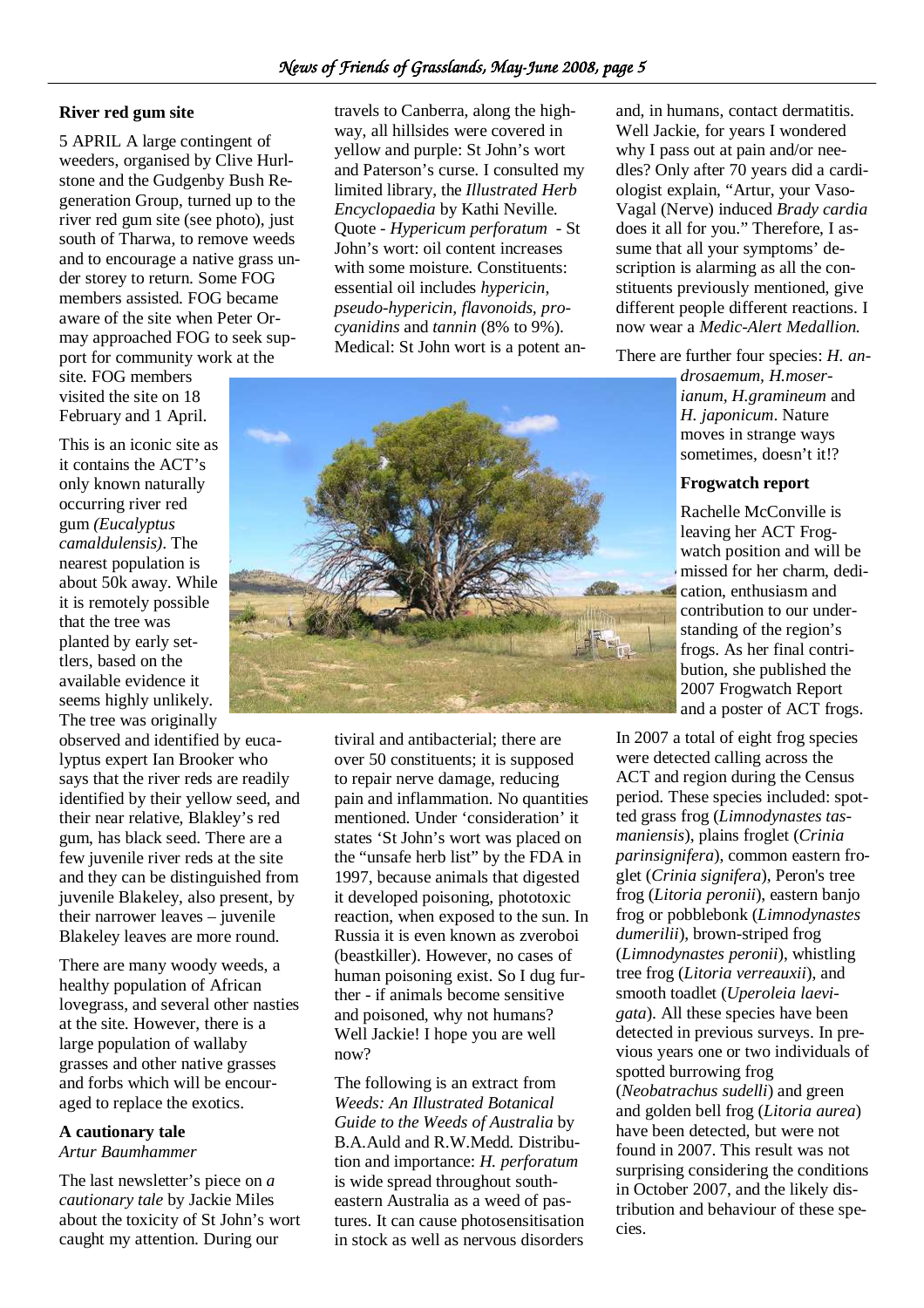### **Hotspots downgraded**

Ray Maino, Coordinator of the Threatened Species Network, and President of the Victorian Volcanic Plains Biosphere Inc. is disappointed that \$6m has been returned to Federal coffers, owing to monies targeted for property purchases being unspent. This means monies that may have been spent on property purchase on the Victorian Volcanic Plain will now not go ahead.

Ray points out that British environmental scientist Professor Norman Myers warned in 2006, like many others since, the extinction of species is a greater threat than global warming. Myers has also said extinctions are most likely to occur in "biodiversity hotspots", such as the Victorian Volcanic Plain, and special efforts are needed to stem the rate of extinctions.

Ray is concerned that many of the ecosystems have been reduced to dangerous levels, e.g. grasslands  $(< 1\%)$  and grassy woodlands  $(<$ 4%). Ray considers that there are few, if any, pristine examples of grasslands of any size to be preserved but any that are should be so preserved. He believes that only preserving the pristine examples will not be enough. Ray argues it is now widely accepted that at least fifteen percent of the original extent of any ecosystem must be reserved to ensure sustainability (CAR reserve criteria). As there are insufficient pristine examples, poorer quality examples must be reserved and managed for recovery. According to Ray, the feasibility of this has been demonstrated by Dr. Colin Hocking and others, including concerned landowners.

Ray has worked hard to save endangered grasslands and other threatened ecosystems north and west of Melbourne. An article on his efforts on grassy ecosystems in the Port Phillip and Westernport

Catchment appeared in the May-June 2005 newsletter.

### **Community support officer**

Jeff White has been appointed as a Community Support Officer for the Murrumbidgee Catchment Management Authority based in the Queanbeyan Office. Part of his role is to work with other CMA staff as well as the Upper Murrumbidgee Landcare Network (UMLC) to support landcare activities. He will also be working with landcare groups in this area and with individual landholders in an effort to facilitate projects and information transfer. The gathering and distribution of information to the appropriate groups and community members is important to keep the communication lines between landholders, the CMA and the UMLC open and operating. Jeff may be contacted jeff.white@cma.nsw.gov.au or phone 6128 3378 / 0428 863 760.

### **Kangaroos at Belconnen**  *Editor*

The sorry story of kangaroos overgrazing the Belconnen Naval Station and the threat that this poses to the threatened grassland community and three threatened species continues without resolution. Several reports are mentioned below. Also see letter page 8.

### **No to translocation**

4 MARCH Rosslyn Beeby (Canberra Times) reported that the ACT Government has refused to grant a licence for roos living at the Lawson Naval Station to be translocated to NSW. Rosslyn Beeby stated that this will mean that the Defence Department will now be forced to proceed with a cull.

### **Cooper report released**

6 MARCH The Commissioner for Sustainability and Environment released her *Report on Belconnen Naval Station (BNTS) Site as part of the investigation into ACT Lowlands Grasslands.* 

The report, based on a report by scientists Andrew Baird, Michael link, Sue McIntrye and David Morgan,

recommended that in order to protect the natural temperate grassland at the site and threatened species, golden sun moth, perunga grasshopper and Ginninderra peppercress, there needed to be an immediate cull of 400 of the 600 kangaroos at the site and that in the longer term kangaroo numbers needs to be managed using fertility control. The cull was seen as the most humane method of control, translocation was dismissed as a viable option.

The recommendations also mentioned the need for a formal Memorandum of Understanding between the Department of Defence and the ACT Government (TAMS) for the long-term management of this and other grasslands.

This is the first of two reports that the Commissioner is preparing. As reported in the last newsletter by Bernadette O'Leary, FOG has made two submissions to the Commissioner, one on the Belconnen Naval Station and the other on broader grassland management issues.

### **Defence calls off cull**

1 APRIL Rosslyn Beeby (Canberra Times) reports the calling off of the cull, with the Department of Defence now determined to go ahead with its original plans to relocate the animals to NSW. Defence said the trial relocation would "deliver scientific evidence relating to translocation, assist the protection of endangered ecological communities and threatened species, and inform debate on humane management of eastern grey kangaroos."

Defence said that with the cooperation of the ACT Government and "key experts" to support a pilot program, it would identify "a sustainable and responsible approach" to land management. "Pending the ACT Government's response to the Defence proposal, the cull of kangaroos at Belconnen will be placed on hold." If the ACT Government refuses to support the pilot program, the Federal Government would "pursue its own business" in relation to Commonwealth land.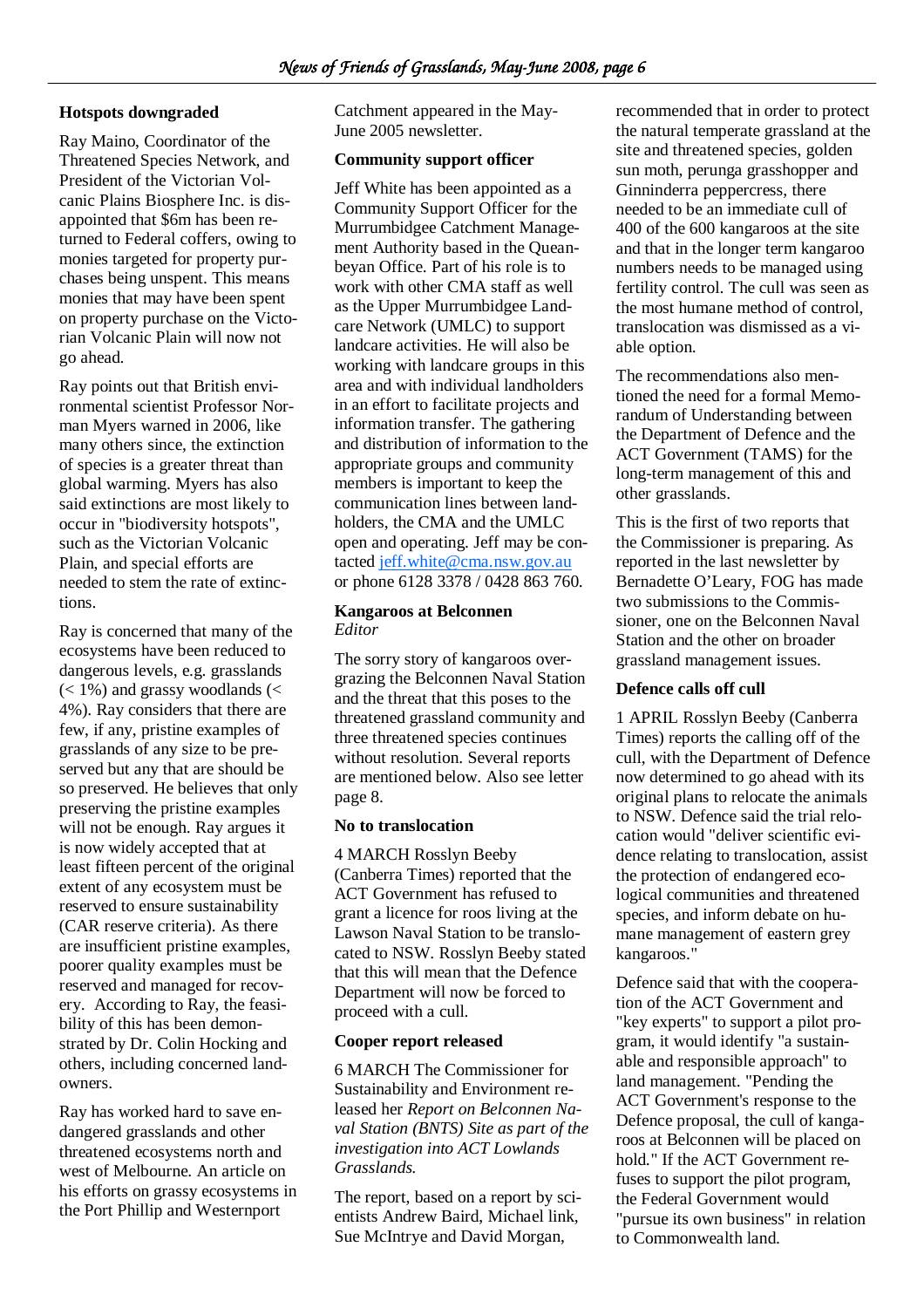### **ACT black gum**

*Grasscover* 

18 FEBRUARY At the request of Peter Ormay, FOG visited Felled Timbers, an ACT rural property. Lynton Bond (Chair, Molongo Catchment) and Mary Appleby (STGE CMN) were also present. From the fence line (see photo) we

could see two and possibly three populations of black gum *(Eucaly -ptus aggregata).*  The main population was a largish group of trees, while the other (one or two) population(s) seemed to be a single tree. Peter said that some ten years ago, the trees in the larger population were regenerating. Looking through the binoculars on the day, the site looked weedy and there

seemed little evidence of regeneration.

An adjacent road site that we then visited was the verge between Felled Timbers and the Kings Highway where a unique association of black gum, snow gum/white sallee *(E. pauciflora)* and black sallee *(E. stellulata)* occur. This is the only occurrence of black gum in the ACT and the only known site where these three species grow together. Black gum seems to grow in the margins between wet areas and grasslands. The lower areas of the Felled Trees property would seem to have been natural grassland. Looking across the fence there were patches of native grass. Just over the fence from the three tree species site was a natural grassland dominated by weeping grass *(Microleana stipoides)* with several other native grasses and forbs present.

Peter would like to see the tree populations on the property weeded and protected from grazing so that regeneration can occur. He would also like to see the roadside weeded, particularly to remove phalaris, so as to encourage regeneration to take place there. We noted one reasonable sized black gum sapling growing on the road side. FOG is canvassing what might be done at this site.

diversity of plant species from shrubs to wildflowers, including orchids, and tussock grasses. Scientific research to date does not yet support any particular grazing regime as being better for native biodiversity. However results show that the longterm intensity of grazing (stocking rate), is important as the best diversity occurs under low stocking rates.



increase perennial grass cover, although the research does not yet show greater biodiversity benefits.

If there is a greater variety of management strategies there are more native plant and animal species likely to occur. This can happen through retaining large lightly stocked paddocks, some ungrazed pastures and more heavily stocked and fertilized native pastures. It also might include having rotationally grazed and set-stocked paddocks among farms and within farms, and changing the season and duration of rest from year to year.

For more information or a copy of the grazing and biodiversity management guidelines booklet when publish (mid 2008), contact Josh Dorrough (Josh.Dorrough@csiro.au) or Jacqui Stol (Jacqui.Stol@csiro.au, ph. 02 6242 1625)

### **Grazing and biodiversity in native pastures**

19 MARCH About 70 farmers and land managers attended the field day in Boorowa, organised by Geoff Minchin of the Lachlan Catchment Management Authority to learn about rotational grazing and electric fencing designs and the latest research findings by Jacqui Stol and Josh Dorrough on native pastures, grazing and biodiversity. Jacqui and Josh talked about several recent research findings from CSIRO and DSE Victoria researchers working on the *Biodiversity and Native Pastures* project. Jacqui also gave a presentation on these findings at the K2C Open Day at Ingelara on 12 April.

This research has so far shown that native pasture paddocks can have significant native plant, bird and reptile diversity, and research so far has found that unfertilised, lightly grazed native pastures can support a high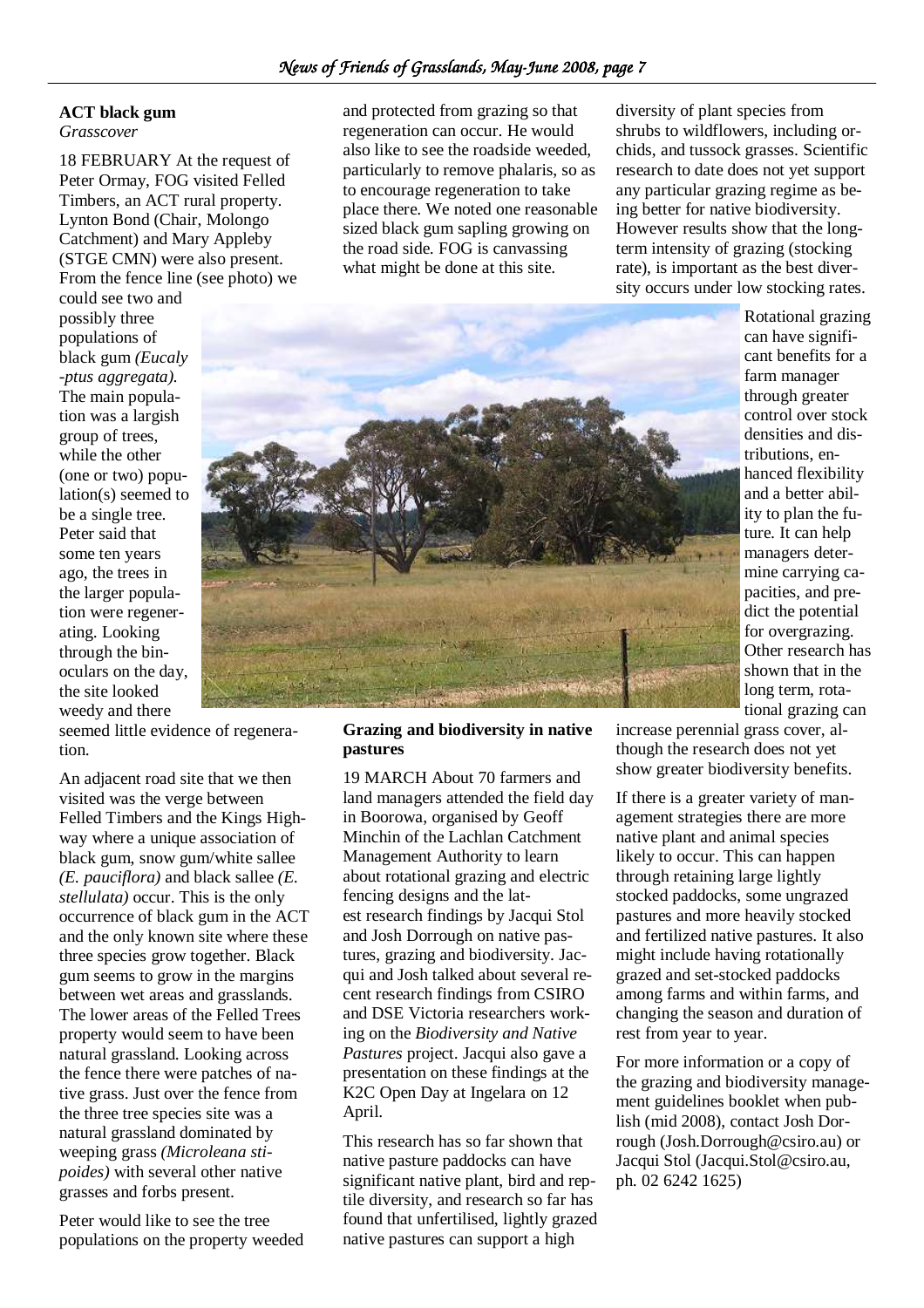## $FOG$  submissions

*Bernadette O'Leary* 

I've included summary information below. Copies of submissions are available on the FOG website at www.fog.org.au.

**EPBC related** FOG was extended an opportunity to provide comment on a draft management plan on the **Narrabundah Long Stay Caravan Park swapsite**, further to earlier comments to both ACT and Australian governments on this proposed development. Comments addressed cumulative threats to grassland earless dragon (GED) habitat in the Jerrabomberra Valley (and more broadly), absence of offsets, specific mitigation measures proposed (i.e. adequacy of fencing), preventing weediness, fire fuel management, maintaining and enhancing adjacent habitat. FOG restated its opposition to the proposed land swap.

FOG provided comment to the NSW National Parks and Wildlife Service on **Turallo Nature Reserve draft plan of management**. Comments addressed issues such as reserve context, fire management and biomass reduction generally.

FOG also provided comment on the **Canberra International Airport preliminary Draft Master Plan 2008 (DPM)**. While FOG recognised CIA's emphasis on 'environmental management', we expressed concern about biodiversity management, specifically the conservation of natural temperate grassland (NTG) and associated threatened species, particularly the GED. FOG noted that the airport contains an NTG remnant listed in ACT Action Plan 28 as a 'core conservation site', and the importance of this remnant together with another at the adjacent Majura Training Area. At their eastern edge, these adjoin another threatened ecological community (yellow box-red gum grassy woodland) in one of the few remaining examples of this natural concurrence in the ACT.

FOG stated its view that these remnants should be conserved intact, and managed primarily for conservation in the long term. Further comments addressed the proposed major road (on the northern edge of the airport site) and runway extension, the value of recent mapping, lack of proposed offsets, adaptive management, retention of threatened species on habitat, continuing development and loss of NTG values. FOG restated management suggestions it has made to CIA over many years, questioned how various management documents work together and suggested reporting on their effectiveness. Finally, FOG suggested that formal processes - such as finalisation of the DMP - should wait until the Commissioner for Sustainability and the Environment has reported on the grassland management inquiry.

*Note: articles on FOG's current approach to advocacy, and a related workshop in May, are included elsewhere in this newsletter.* 

# Letter to FOG

### **FOG's support for cull**  *Brett Clifton*

You are being used by the ACT Government to achieve its own ends. Your implicit support for the imminent culling of the kangaroos at the old Belconnen Naval Transmission Site has played right into their hands. Did you really think that, once the kangaroos on the site have been eradicated, that the ACT Government will allow the site to be set aside as a wilderness reserve for moths and grasshoppers!

Take a look at the map - it's not going to happen! Within two to three years they will find another excuse to carve it up - perhaps it will be perceived to be a fire risk. With few kangaroos on site to keep the grasses under control, this is quite conceivable. Once this happens, they send in the slashers, knock down the fences, and auction

it off to developers. If this cull proceeds, and it looks like it might happen as early as this weekend, then it will be a dark day for us all, and Canberra Day will become a national day of mourning for a long time to come. Sady, it is probably already too late to withdraw your support. Maxine Cooper and Jon Stanhope have already taken from you what they needed.

*Brett describes himself as another friend of the grasslands, but especially of the most graceful of the species that are dependent on them the ones that are about to be slaughtered. Date received 7 March.* 

*FOG's reply - FOG has had an interest in the management of the Belconnen Naval Station over many years, and takes very seriously the impact of kangaroo grazing at the site which threatens a remnant of lowland native grassland, an endangered ecological community. FOG's view, based on observation and scientific advice, is that immediate action is needed to reduce kangaroo numbers at the site, and that culling is the most appropriate approach of the alternatives considered.* 

*FOG has and continues to advocate for protection of the remnant as a grassland reserve with buffers, when development of the suburb of Lawson goes ahead. FOG is somewhat confident of that outcome as the ACT's own conservation strategy (Action Plan 27 on lowland native grassland conservation) identifies the remnant as a core conservation site i.e. having high botanical significance, key habitat for threatened species and being of good size.* 

### **FOG e-Bulletin**

The FOG e-Bulletin comes about once a month and advertises events and provides news to members and supporters of FOG. If you don't receive it, we don't have your correct email address. If you have any item you want to include in future issues of our e-Bulletin, contact Tony Lawson tlawson@homemail.com.au or 6161 9430.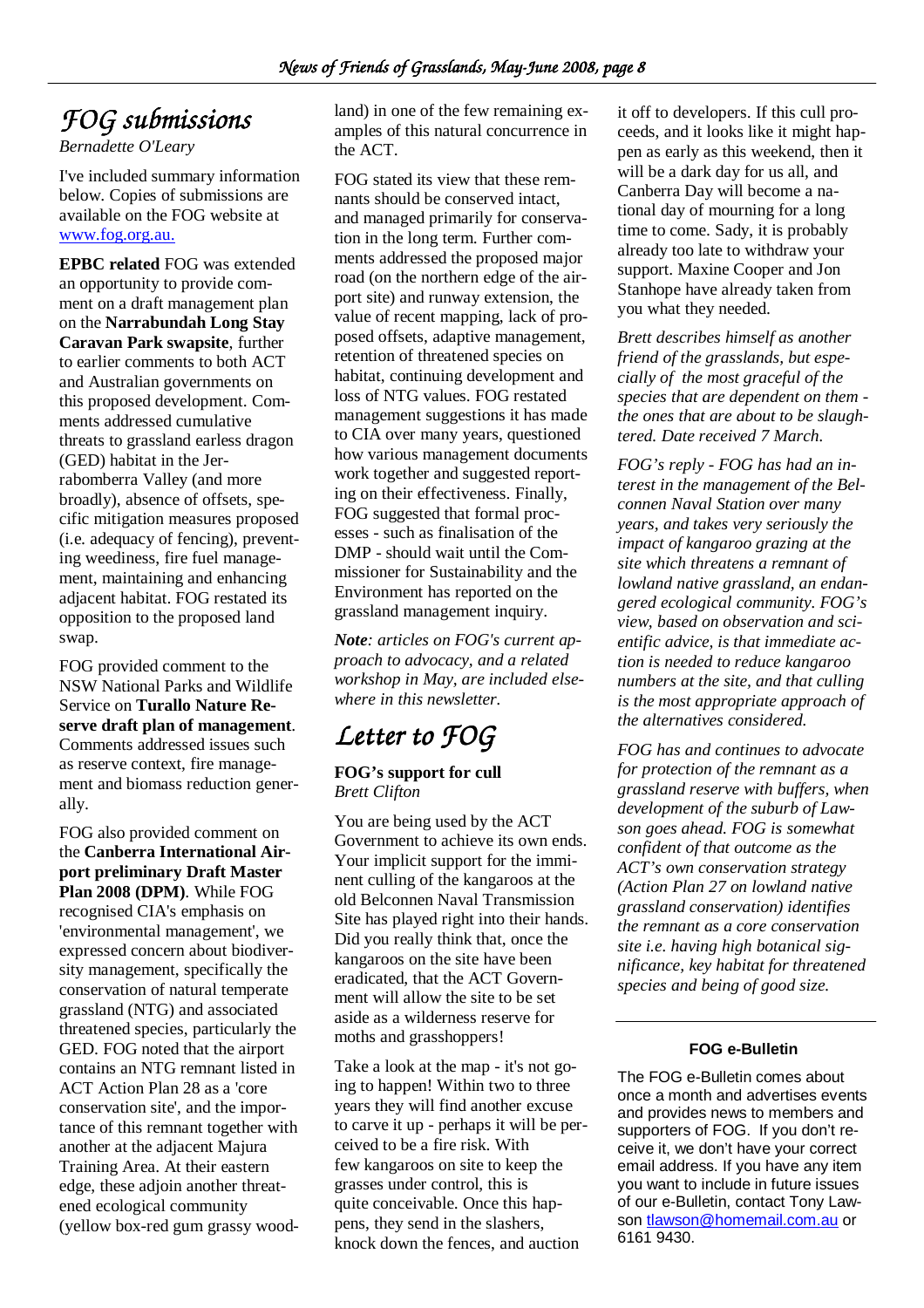## *Cultivation Corner:*

### **Growing** *Brachyscome* **and** *Calotis - Janet Russell*

In this article, I want to discuss the experience that we have had with growing these two genera that belong to the *Asteraceae* family. The plants all grow on the Southern Tablelands.

The first native daisies we tried to grow were *Brachyscome*. These did quite well in the cultivated areas of the garden but did not seem to thrive when they were placed in the less hospitable areas where plants were expected to survive without too much attention. Some horticultural specimens can be showy although they seem to decline in vigour over time. In their natural environment, many of these daisies tend to be small specimens with few flowers. We have had a few good years out of plants such as *B. multifida* and various non-local species although they now need replacing. This is except one *B. multifida* which I dug up from the garden and put in a pot. It is now quite rejuvenated and I shall plant it in the garden again.

Looking back we were more interested then in horticultural specimens that would earn their keep and if they did not put on a sufficient show we removed them. The *Calotis* all fitted into this category, I am afraid. Today, while there are areas of the garden still given over to that kind of gardening, we are also adopting a more laissezfaire attitude to other parts of the garden where we want a more natural environment.

We have tried growing *B. ciliaris, B. spathulata, B. diversifolia, B. aculeata, B. graminea, B. rigidula, and B. balsatica, Calotis anthemoides, C. cuneifolia* and *C. scabiosifolia.* These plants were all on drippers. The *B. spathulata* did not do well at all in the season that they were planted and they died during the following winter. In fact all our *Brachyscomes* that have died, died during winter. I tried *B. ciliaris*  in a number of places and finally





found a place for it where it did quite well for a couple of years. We planted *B. rigidula* which has an attractive pale blue flower in spring 2002 and it has flowered every year since. Ours is rather a sprawling specimen although I understand that there are different forms.

Because of the diversity of native plants, cultivation information is not often available. Brachyscomes are apparently easy to propagate by cuttings and I have had some success with a hybrid species that we bought. There is some helpful information on a Tasmanian website called Understory Network at http:// www.understorey-network.org.au/

family-index.html This site has the

plants organised by family and shows the flowering time, seed collecting time, dormancy of seed and other notes about propagation. It may be that the information is not always absolutely appropriate for Canberra, however, generally there is very little detailed information available about propagating individual species and this is a wonderful resource. The ANBG also has notes on cultivation of some species but this does not include these daisies, or at least not at this time.

If you wish to have a look at any of the daisies mentioned (including often a view of a herbarium specimen) with a view to identifying them, the website at http://

plantnet.rbgsyd.nsw.gov.au/ floraonline.htm is extremely useful. I also find that a photo of most plants can be found on the ANBG website if they are not shown in the resources that you have.

I have learned a lot since I started growing native plants. When I started, there was the impetus to fill up an empty garden and sometime the preparation work was not done as well as it might have been. I am now rather in-

clined to go back to try growing these daisies again. I am also looking for species that self-propagate or finding ways to assist them to do this because the original plants reduce in vigour over time and/or have a reasonably short life.

### Photos:

Calotis scabiosifolia and Brachyscombe sp.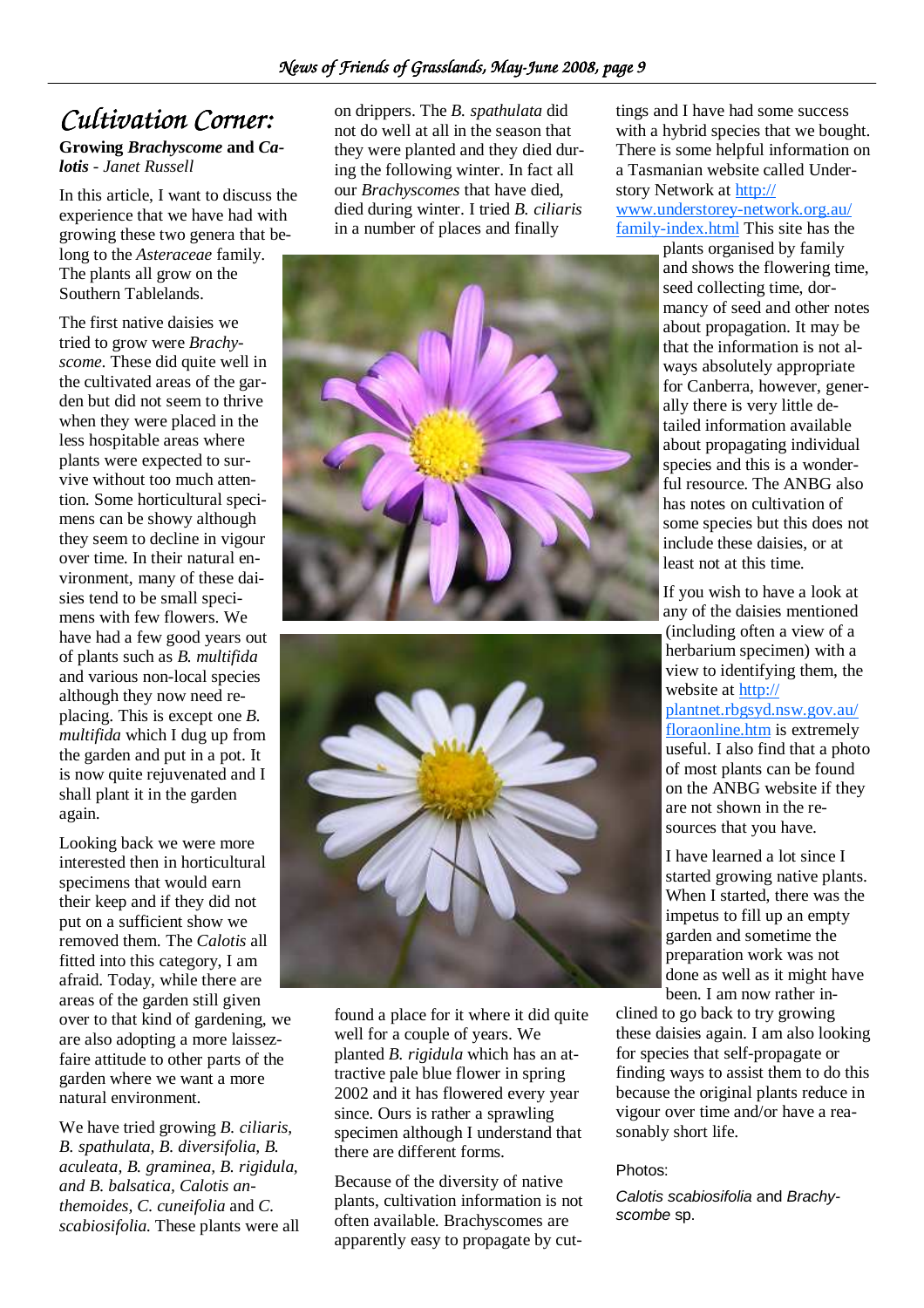## *FOG Advocacy - - Geoff Robertson*

### **Aim of advocacy**

FOG has always had a strong role in advocacy on behalf of grassy ecosystems and more broadly on related biodiversity issues. FOG advocacy reflects aims stated in its strategic plan, including ensuring that remnants are mapped and suitably protected either in reserves and/or with appropriate conservation management. Advocacy often responds to imminent threats from the juggernaut of urban development or other destructive change in land use.

### **Strategies**

FOG's advocacy strategies have included the following.

- Making submissions to government and relevant others. FOG has made many submissions over the years, but efforts have increased recently.
- Participating in, or working with, like-minded groups to achieve mutual objectives. For example, FOG has been an active member of the Conservation Council of the South East Region and Canberra, especially its Biodiversity Working Group, and is also a member of the Limestone Plains Group, ACT Parkcare, the Recovery Team for Natural Temperate Grasslands of the Southern Tablelands of NSW and the ACT, and a NSW interagency group on grassy ecosystems.
- Providing support for other groups undertaking advocacy, education, research or on-ground work associated with grassy ecosystem conservation. FOG has provided many letters of support for projects which will provide good grassy ecosystem outcomes.
- Participating in consultations with government and other agencies and organisations, to provide advice on grassy ecosystems and related matters. FOG is invited to attend many formal and informal consultations in the ACT and NSW, and to provide advice. FOG also initiates meetings with agencies as appropriate.
- Publicising FOG advocacy work to members through the newsletter/e-Bulletin and at meetings, and more broadly through public media, and reporting to other groups and agencies. Selected FOG submissions are included on FOG's website.
- Providing training relevant to grassy ecosystem conservation. FOG is planning a workshop on advocacy in mid-2008.
- Ensuring that its advocacy work is based on good science and respect for those who may not share FOG's views. FOG continually attempts to keep up to date through conducting workshops, attending conferences, reviewing and publicising the latest relevant literature (through the newsletter), and consulting with and inviting participation from experts.

### **Tasks**

To be effective in advocacy, FOG has identified the following tasks.

- Monitoring activity and keeping an eye out (e.g. trawling relevant internet sites) for processes that may require a submission, or provide an opportunity. This can be hit and miss, and some matters that FOG should have addressed have slipped under the radar.
- Deciding carefully on what to respond to, taking into account matters such as:
	- relevance e.g. key remnants are of prime concern,
	- the likely outcome,
	- whether we have expertise and resources to respond,
	- scientific grounds, and
	- broader biodiversity issues to support related groups (e.g. ornithologists, herpetologists).
- Keeping up with what related groups are doing.
- Identifying the person(s) who have the skills and discipline to prepare or help with a response.
- Looking for themes and broader strategies or alternative approaches.
- Coordinating, pulling together, seeking comment and editing/finalising the submission.

### **Organisation**

Advocacy is challenging, as it is often reactive and time based. Each issue may represent a different challenge and it requires collaboration, including with other groups. FOG's record has been good on the whole, but as a small volunteer group there have been missed opportunities. Until recently, the FOG committee, which only meets every two months, attempted to deal with advocacy issues through committee and by email. Since late 2007, an advocacy group - with committee and other members - works independently and reports to committee. Bernadette O'Leary coordinates the advocacy group. The challenge facing the group is to identify tasks, assign roles and keep up with opportunities.

### **Feedback**

FOG receives many compliments and positive feedback from FOG members and stakeholders for its advocacy work which does have some positive influence on decisions made. Its greatest contribution is probably through showing we care, and providing information and strategies to assist others achieve better outcomes for biodiversity.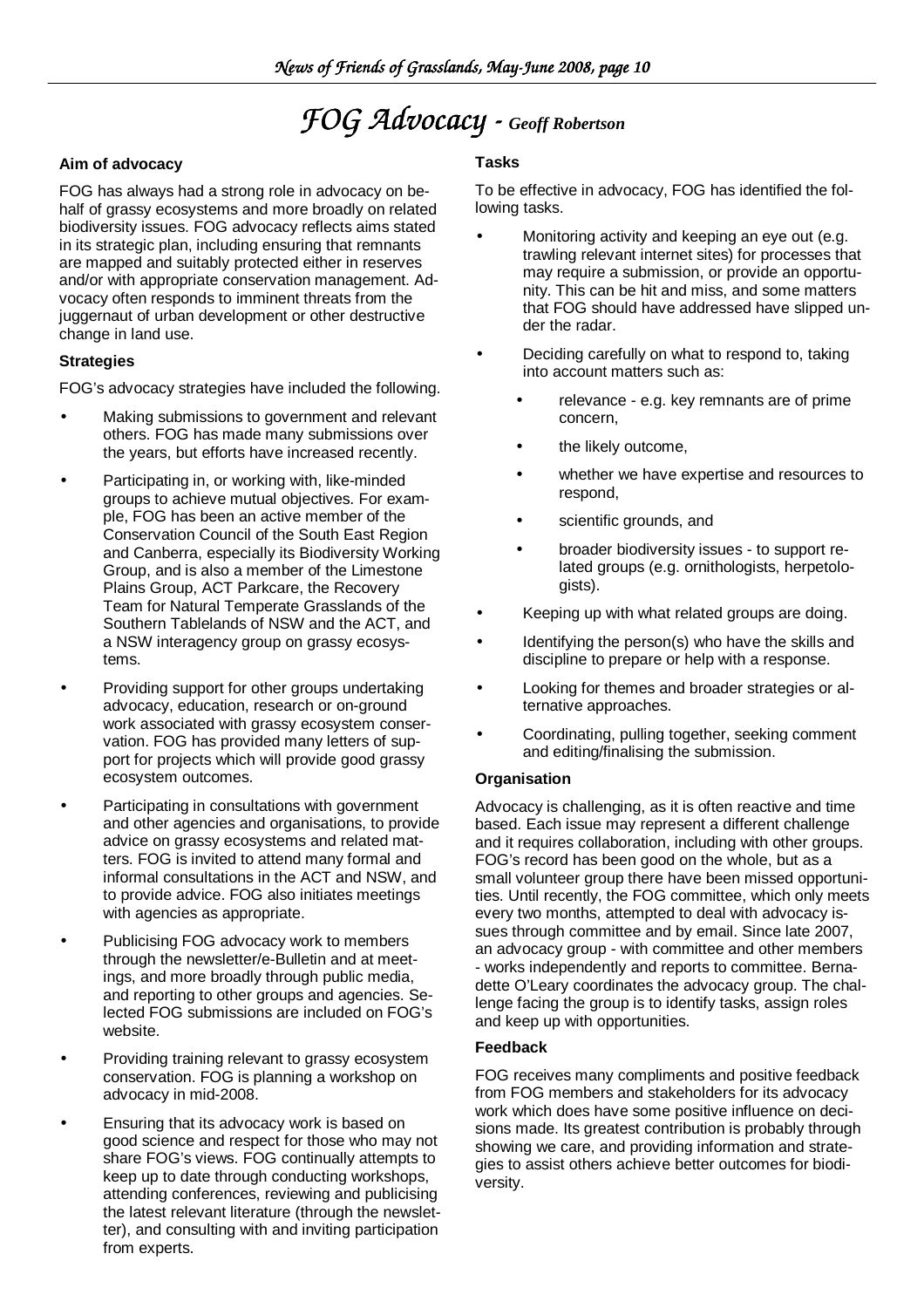# FOG soils workshop at Garuwanga, near Nimmitabel

*Andy Russell* 

12 JANUARY FOG's soils workshop was a follow up to a Department of Primary Industries' (DPI) course, *Benchmarking and understanding soil chemistry* that Geoff Robertson and Bernadette O'Leary attended in 2007. As part of that course which involved theory and field work they collected and had analysed eight sets of soil samples from Geoff's Nimmitabel property. While the DPI course was planned for the agricultural and pastoral purposes Geoff and Bernadette were keen to observe if there were lessons that could be applied to conservation management. For each site, twenty samples were collected with separate

samples from 0-10cm and 10-20cm depths.

Following a welcome from Geoff, those attending the workshop introduced themselves saying a little about their interests and background. Bernadette presented an introduction to the theory of soil science covering such elements as landscape, climate, topography, geology, vegetation and land capability with some detail. Though this started from basics it was beneficial when we came to looking at analysis later in the day.

The next part of the workshop was to view these sites, so out we headed in a small convoy. We noted the herbage at each site:

- Site 1 was a degraded spear grass, *Austrostipa falcata,* area with minor clovers, sorrel and minimal amount of kangaroo grass, *Themeda australis.*
- Site 2 was a river tussock, *Poa labillardieri,* drainage line containing woodruff, *Asperula conferta*, and sedges. Weeping grass, *Microlaena stipoides,* was growing nearby.
- Site 3 was a weeping grass-dominated site, along with hares foot cover, *Trifolium arvense,* and some kangaroo grass (see photo)*.*
- Site 4 was a snow gum woodland.
- Site 5 was a kangaroo grass-dominated site.
- Site 6 was a flood plain, dominated by river tussock.
- Site 7, '1080', was an old sheep camp on a hillside, containing mainly verbascum, thistle, vulpia and barley grass
- Site 8 was a snow grass, *Poa sieberiana*, site with granite tors nearby and an ancient *Acacia melanoxylon.*



After a break for lunch Geoff described the soils at Garuwanga saying that they were generally granite soils, being quite variable, generally with low to moderate fertility having sandy top soil over clay subsoils. There was a low water holding capacity in surface soils. They were erosion prone and prone to winter water logging. Alluvial soils were also present. They were generally located along water courses and these had more natural fertility, were often deep soils and had flood and erosion risk due to their location. Soil texture and colour is shown in Table 1.

| TABLE 1                 | Stipa g'land<br>S1 | Drainage<br>line S <sub>2</sub> | Microlaena<br>g'land S3 | Snow Gum<br>W'land S4 | Themeda<br>Grassland<br>S <sub>5</sub> | Flood plain<br>S6 | $1080$ slope<br>S7 | Snow grass<br>S <sub>8</sub> |
|-------------------------|--------------------|---------------------------------|-------------------------|-----------------------|----------------------------------------|-------------------|--------------------|------------------------------|
| Soil Texture<br>$- Top$ | Sandy<br>Loam      | Clay loam                       | Sandy clay<br>loam      | Sandy clay<br>loam    | Silty loam                             | Clay loam         | Sandy clay<br>loam | Loamy sand                   |
| - Sub soil              | Sandy loam         | Clay loam                       | Sandy clay<br>loam      | Sandy clay<br>loam    | Sandy clay<br>loam                     | Clay loam         | Sandy clay<br>loam | Sandy clay<br>loam           |
| Soil colour<br>- Top    | <b>Brown</b>       | Brown                           | Brown                   | Yellow-<br>brown      | Brown                                  | <b>Brown</b>      | <b>Brown</b>       | Yellow-<br>brown             |
| - Sub-soil              | Yellow<br>brown    | <b>Brown</b>                    | Yellow<br>brown         | Yellow<br>brown       | Yellow<br>brown                        | Grey brown        | Yellow<br>brown    | Yellow<br>brown              |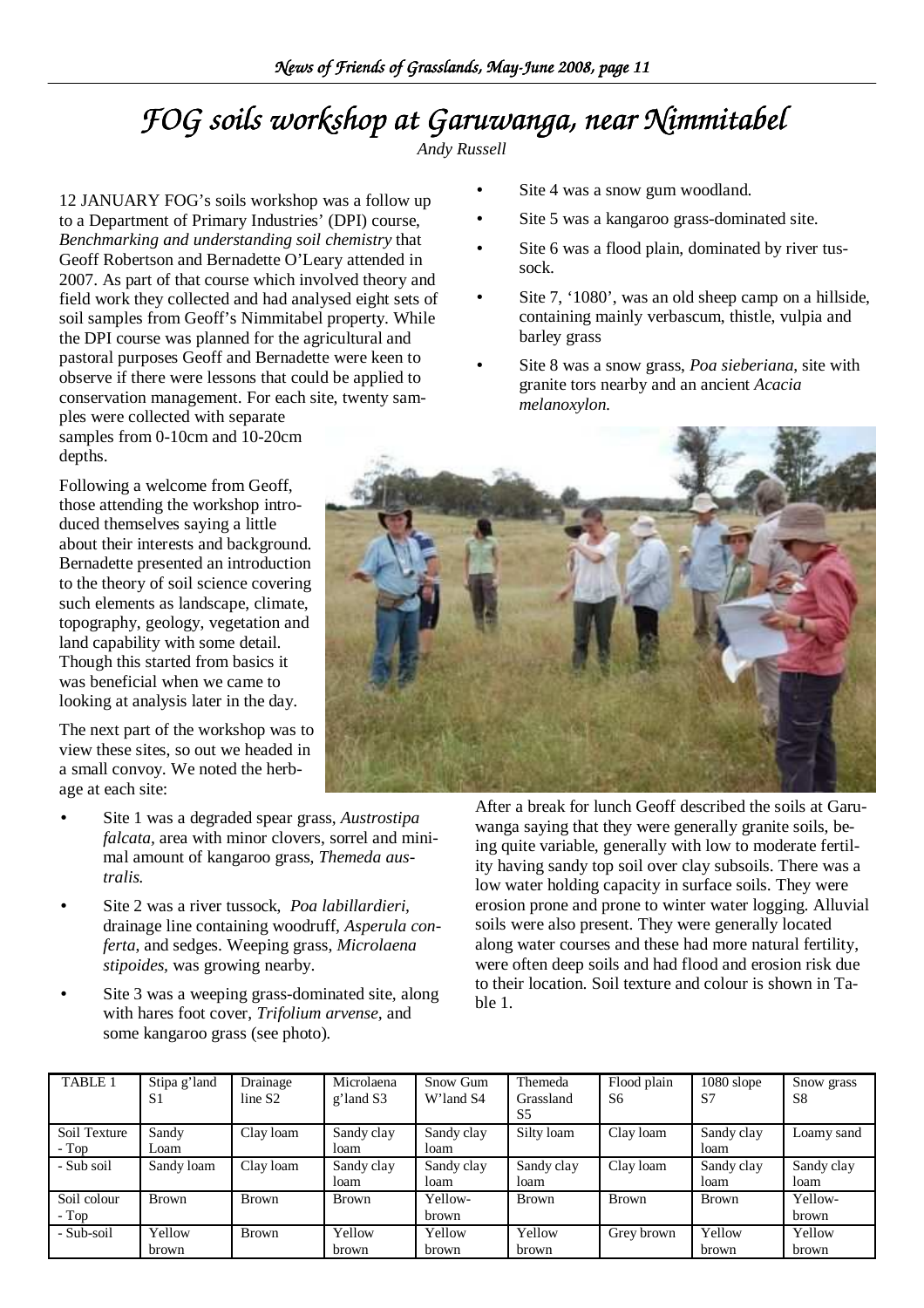**Soil acidity** is shown in Table 2.

- **pH** is measured in two scales, (CaCl2 and water) and has a scale of 0 to 14 (from acid to alkaline, 7 = neutral) The CaCl2 scale is more reliable and 0.8 lower than the pH(water) test. The ideal level for plant growth is between growth 5.5 and 8. Problem acid soils are below 5.
- **Aluminium** is regarded as toxic to plants. 5% is regarded as low, 5%-15% as medium and greater than 15% as high. Ranges from 0-20% are common.
- **Caton Exchange capacity (CEC)** is the capacity for soil to hold elements for later release. CEC below 6 indicates light soil. CEC is also a measure of nutrient status.
- **Na%** is salinity. Less than 2% is low, 2 to 5% medium and above 6% high.

**Soil nutrients** Key non-organic nutrients include nitrogen (no measure available), phosphorous, potassium, sulphur, calcium and magnesium. Results are shown in Table 3. Others are important but were not measured.

• Phosphorous is important for root growth. Soils

at Garuwanga (except "1080") are phosphorous deficient.

- Sulphur is vital in proteins especially for wool growth. Less than 5 is low.
- Potassium (K) is required for photosynthesis. Deficiencies could occur where K values are less than 0.4meq/100g
- Calcium is required for root and overall plant growth. It is not clear what the measure is, but the "ideal range" is 65 to 85%, while the common range is 45 to 85%.
- Magnesium is required for plant growth. It is not clear what the measure is, but the ideal range is 10 to 15%, while the common range is 5 to 50%. Too much (greater than 30%) can be a problem.
- Organic matter % in cropping soils is less than 1%. Otherwise it is in the region of 2 to 3%, sometimes as high as 8%. Organic carbon below 2% is low.

*Continued page 13.* 

| <b>TABLE 2</b>                        | $\overline{S1}$  | $\overline{S2}$  | $\overline{S3}$ | $\overline{S4}$  | $\overline{S5}$  | S <sub>6</sub>  | $\overline{S7}$   | $\overline{S8}$ | Average           |
|---------------------------------------|------------------|------------------|-----------------|------------------|------------------|-----------------|-------------------|-----------------|-------------------|
| pH(CaCl2) - Top soil                  | 4.8              | 5.2              | 4.5             | 4.2              | 4.7              | 4.9             | 5.1               | 4.8             | 4.8               |
| - Sub soil                            | 4.7              | 4.9              | 4.8             | 4.2              | 5.0              | 4.9             | 4.8               | 4.9             | 4.8               |
| pH (Water) -Top soil                  | 5.7              | 6.1              | 5.5             | 5.2              | 5.8              | 5.8             | 6.0               | 5.8             | 5.7               |
| - Sub soil                            | 5.8              | 6.0              | 5.9             | 5.3              | 6.1              | 5.9             | 5.8               | 6.1             | 5.9               |
| Aluminium<br>- Top soil               | 1.8              | 1.8              | 6.9             | 55.1             | 3.8              | 1.1             | 1.3               | 3.1             | 6.86              |
| - Sub soil                            | 5.4              | 2.3              | 8.9             | 61.5             | 5.2              | 1.3             | 2.3               | 4.4             | 11.36             |
| <b>CEC</b><br>Meq/100g-Top soil       | 5.58             | 5.64             | 2.90            | 3.42             | 2.89             | 9.44            | 7.33              | 3.26            | 5.12              |
| - Sub soil                            | 2.57             | 4.36             | 2.11            | 2.28             | 1.93             | 7.86            | 4.31              | 2.25            | 3.46              |
| Na% - Top soil                        | 0.43             | 1.20             | 0.93            | 1.70             | 0.69             | 0.74            | 0.26              | 0.61            | 0.82              |
| - Sub soil                            | 0.78             | 1.50             | 1.30            | 2.10             | 1.00             | 0.89            | 0.46              | 0.89            | 1.12              |
|                                       |                  |                  |                 |                  |                  |                 |                   |                 |                   |
| <b>TABLE 3</b>                        | $\overline{S1}$  | $\overline{S2}$  | $\overline{S3}$ | <b>S4</b>        | $\overline{S5}$  | $\overline{S6}$ | $\overline{S7}$   | $\overline{S8}$ | Average           |
| Phosphorous<br>(Colwell) P<br>(mg/kg) | 17.0             | 16.0             | 23.0            | $\overline{5.4}$ | 12.0             | 8.4             | $\overline{70.0}$ | 15.0            | $\overline{20.9}$ |
| Target Colwell P<br>(mg/kg)           | 25(SL)           | $50$ (CL)        | $35$ ?(SCL)     | 35?<br>(SCL)     | $35$ ?(silty L)  | $50$ (CL)       | 35?<br>(SCL)      | $10$ ?(LS)      |                   |
| Sulphur<br>$KCI-40$<br>(mg/kg)        | 2.5              | 3.9              | 2.8             | 2.6              | $\overline{1.3}$ | 3.2             | 4.5               | 2.1             | 2.9               |
| Potassium<br>(meq/100g)               | 0.45             | 0.37             | 0.19            | 0.28             | 0.20             | 0.37            | 0.56              | 0.20            | 0.33              |
| Calcium %                             | 73               | 69               | 72              | $\overline{41}$  | 76               | 74              | 77                | 72              | 69                |
| Magnesium                             | 16               | $\overline{21}$  | $\overline{13}$ | $\overline{14}$  | $\overline{12}$  | 20              | $\overline{12}$   | $\overline{14}$ | $\overline{15}$   |
| Organic carbon %                      | 2.4              | 2.1              | 1.3             | $\overline{1.6}$ | $\overline{1.2}$ | 2.8             | $\overline{2.0}$  | 1.4             | 1.9               |
| Carbon matter% $=$<br>OC 1.7          | $\overline{4.1}$ | $\overline{3.6}$ | 2.2             | 2.7              | $\overline{2.0}$ | 4.8             | $\overline{3.4}$  | 2.4             | 3.1               |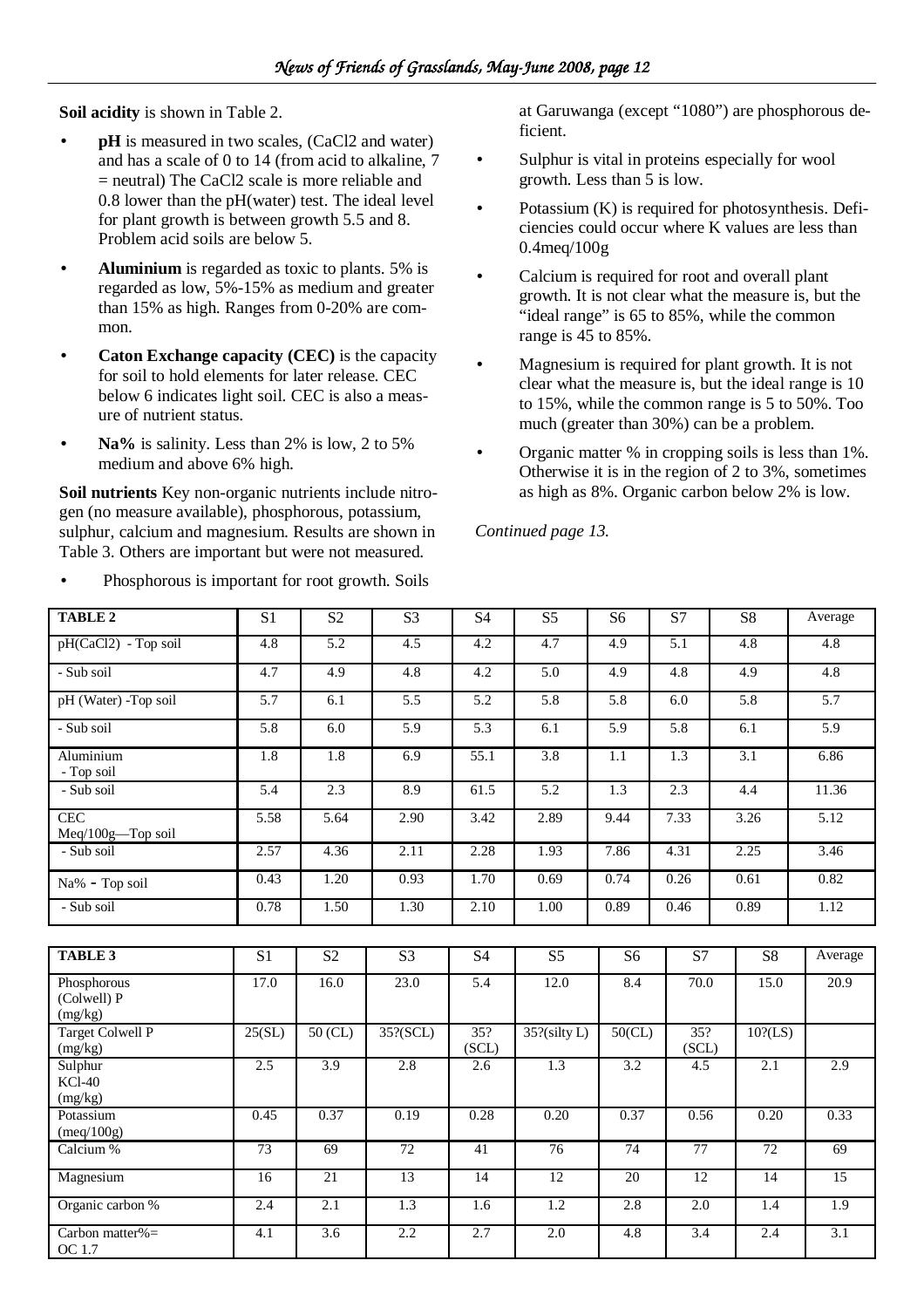## *Scouts learning the landscape - landscape - Nicky Dickson*

The Learning the Land project involves a combination of increasing awareness of local environmental issues and aesthetic appreciation of the local landscape. This project is supported by the ACT government in the form of an ACT Environment grant and was aimed primarily at interested youth members of the ACT Scouting organisation and secondarily to the general public via a series of exhibitions. FOG made a substantial con-

tribution during the residential component of the project carried out on 15 and 16 March.

The rationale for the project was to provide an opportunity via the expertise of local environmental community groups to educate the youth members about the nature and issues facing some of the local ecosystems of the Canberra region, particularly the Cotter area. The ACT scouts camp site, Camp Cottermouth, is located in this area and is a site where the scouts have the opportunity to camp



and live simply, outdoors, for a period of time.

The project aimed to enhance the educative experience by requesting the presenter to not only discuss the issues but increase the participant's knowledge by active participation and examination of aspects of the ecosystem discussed. This process was further reinforced by the opportunity to look anew at the landscape via the process of art making each afternoon. During these art workshops the scouts were guided by experienced art tutors to look anew at the natural world around them and translate this into a series of images using a variety of techniques.

The educational issues that the youth members covered included a presentation from Geoff Robertson (FOG) which detailed some of Australia's unique geographical features; varieties of local grasslands and the flora and fauna present in these areas; threats to these ecosystems and an outdoor examination of grass varieties that may be found at Camp Cottermouth. At Casuarina Sands Stephen Skinner (Waterwatch) discussed factors influencing water quality of local rivers and how this is monitored. The participants then had the opportunity to practise these water quality tests and look at the variety of tiny aquatic life in the Cotter River. On Sunday morning, Hayden Burgess (Greening Australia) led the scouts on a pine wilding removal exercise. He discussed the necessity of this exercise within the revegetation project that was being done in one of Canberra's

water catchments areas, particularly in the context of future bushfires.

The tasks set in the afternoon art workshops were designed to encourage the youth members to examine both macro and micro features of the local environment in a novel manner and translate what they saw into an image. The drawing workshop involved the participants collecting natural objects they could find in the vicinity and us-

ing the outline or shadow, construct a drawing on canvas using pencil and pastel. The print workshop created two works, one involved the participants using viewfinders constructed for the workshop to isolate a distant view and then translate this into a dry-point etching on perspex which was printed; the other work was a collage that the youth needed to construct from the differ-

ing textures within found natural materials.

Some youth members found these exercises challenging, but they all enjoyed the project and worked solidly to produce several pieces of work. These 'art works' will be on display at the Belconnen Arts Centre, 2-20 June, and the Tuggeranong Arts Centre, 27 November-9 December. These exhibitions have been organised to not only show the artistic response of the youth members together with a photographic record of the weekend's activities but also to display promotional and educational information from the different community groups involved.

FOG is invited to be part of both of these activities which hopefully will be a great opportunity for wide public engagement on the issues that FOG is seeking to promote.

### *From page 12*

### **Conclusions**

DPI testing is designed for agriculture and pastoral purposes and not for conservation management. Nevertheless, the tests produced some interesting results. Some sites may be nutrient deficient such as S3 (Microlaena), S5 (Themeda), S4 (Woodland) and S8 (Snowgrass). Soils at Garuwanga were generally poor from a farming perspective - some areas were almost pure sand. The soil workshop has increased knowledge of the ecology of areas like Garuwanga.